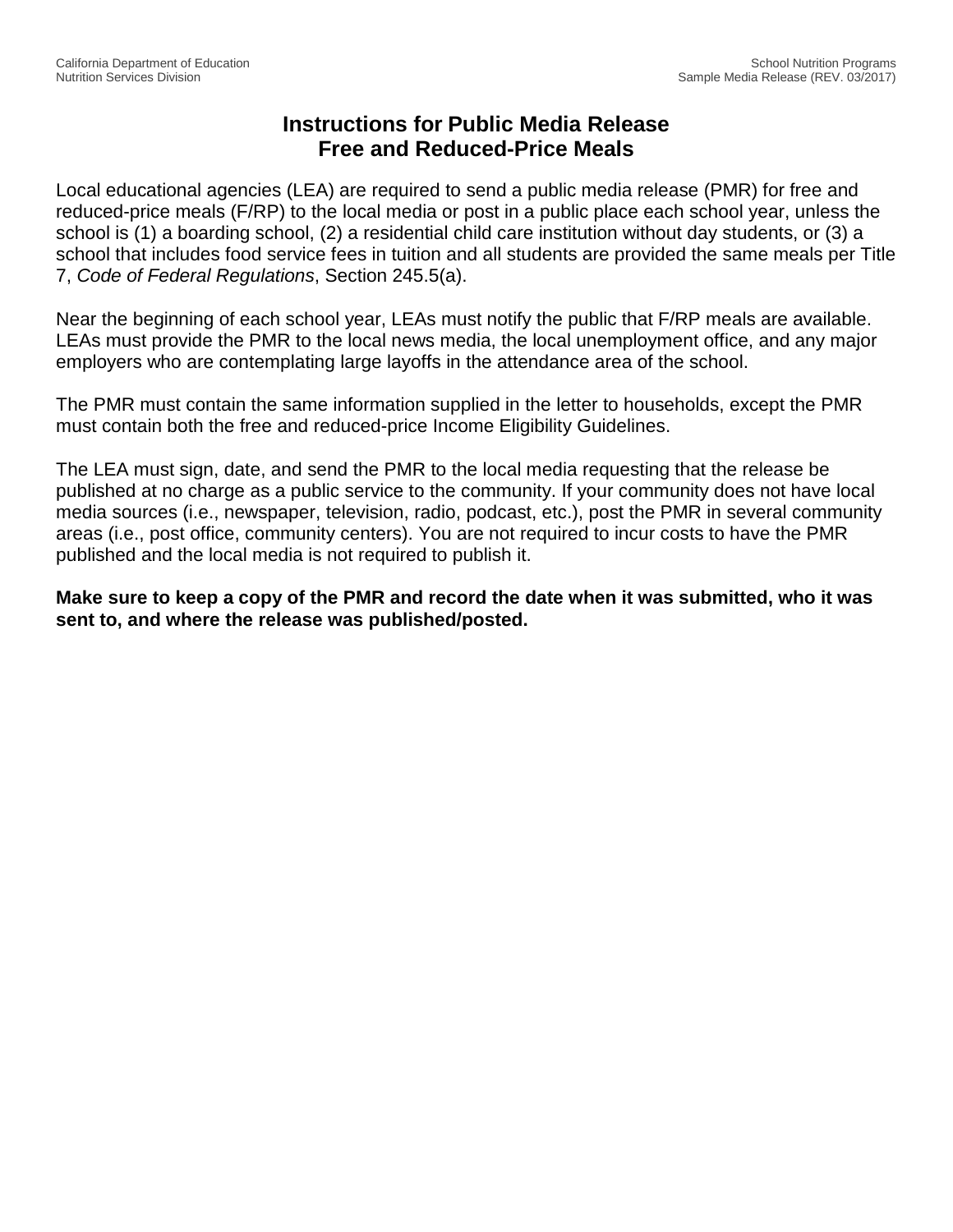## **School Year 2019–20 Public Media Release for Free and Reduced-Price Meals**

Bass Lake Joint Union Elementary School Districts announces its policy to serve nutritious meals every school day under the National School Lunch Program, School Breakfast Program, and/or Afterschool Snack Program. Effective July 1, 2019 through June 30, 2020, children are eligible for free or reduced-price meals if the household income is less than or equal to the federal guidelines.

| Free Eligibility Scale 2019-2020 School Year |               |                |                                  |                                  |               |  |  |  |  |
|----------------------------------------------|---------------|----------------|----------------------------------|----------------------------------|---------------|--|--|--|--|
| <b>Household Size</b>                        | <b>Annual</b> | <b>Monthly</b> | <b>Twice Per</b><br><b>Month</b> | <b>Every Two</b><br><b>Weeks</b> | <b>Weekly</b> |  |  |  |  |
| 1                                            | \$16,237      | \$1,354        | \$677                            | \$625                            | \$313         |  |  |  |  |
| $\overline{2}$                               | \$21,983      | \$1,832        | \$916                            | \$846                            | \$423         |  |  |  |  |
| 3                                            | \$27,729      | \$2,311        | \$1,156                          | \$1,067                          | \$534         |  |  |  |  |
| 4                                            | \$33,475      | \$2,790        | \$1,395                          | \$1,288                          | \$644         |  |  |  |  |
| 5                                            | \$39,221      | \$3,269        | \$1,635                          | \$1,509                          | \$755         |  |  |  |  |
| $6\phantom{1}$                               | \$44,967      | \$3,748        | \$1,874                          | \$1,730                          | \$865         |  |  |  |  |
| $\overline{7}$                               | \$50,713      | \$4,227        | \$2,114                          | \$1,951                          | \$976         |  |  |  |  |
| $\bf{8}$                                     | \$56,459      | \$4,705        | \$2,353                          | \$2,172                          | \$1,086       |  |  |  |  |
| For each additional family<br>member, add:   | \$5,746       | \$479          | \$240                            | \$221                            | \$111         |  |  |  |  |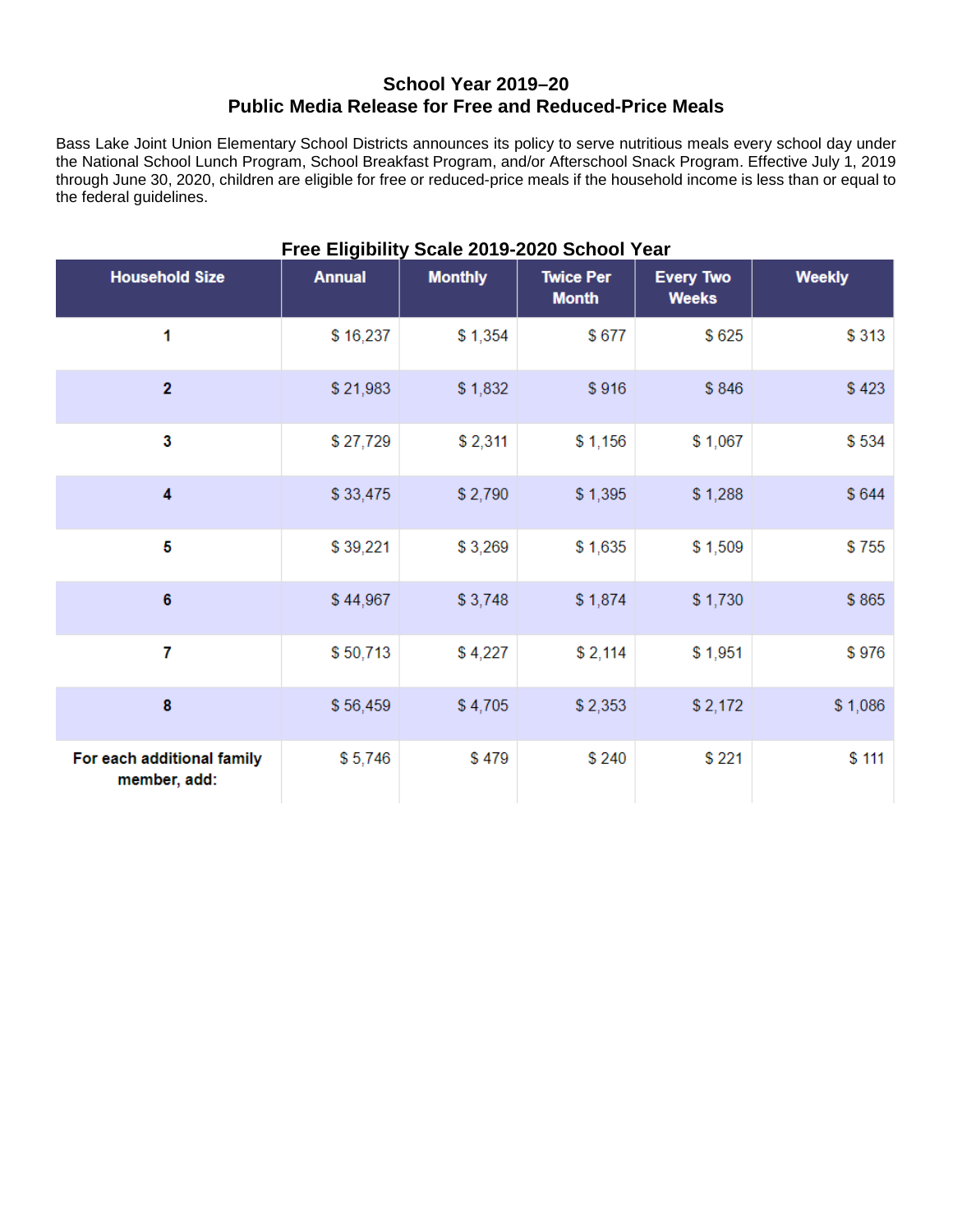## **Reduced-Price Eligibility Scale 2019-2020 School Year**

| <b>Household Size</b>                      | <b>Annual</b> | <b>Monthly</b> | <b>Twice Per</b><br><b>Month</b> | <b>Every Two</b><br><b>Weeks</b> | <b>Weekly</b> |
|--------------------------------------------|---------------|----------------|----------------------------------|----------------------------------|---------------|
| 1                                          | \$23,107      | \$1,926        | \$963                            | \$889                            | \$445         |
| $\overline{2}$                             | \$31,284      | \$2,607        | \$1,304                          | \$1,204                          | \$602         |
| 3                                          | \$39,461      | \$3,289        | \$1,645                          | \$1,518                          | \$759         |
| 4                                          | \$47,638      | \$3,970        | \$1,985                          | \$1,833                          | \$917         |
| 5                                          | \$55,815      | \$4,652        | \$2,326                          | \$2,147                          | \$1,074       |
| $6\phantom{1}$                             | \$63,992      | \$5,333        | \$2,667                          | \$2,462                          | \$1,231       |
| 7                                          | \$72,169      | \$6,015        | \$3,008                          | \$2,776                          | \$1,388       |
| 8                                          | \$80,346      | \$6,969        | \$3,348                          | \$3,091                          | \$1,546       |
| For each additional family<br>member, add: | \$8,177       | \$682          | \$341                            | \$315                            | \$158         |

Households do not need to turn in an application when the household receives a notification letter saying that all children automatically qualify for free meals when any household member receives benefits from CalFresh, CalWORKs, or FDPIR. Children who meet the definition of foster, homeless, migrant, or runaway, and children enrolled in their school's Head Start program are eligible for free meals. Contact school officials if any child in the household is not on the notification letter. The household must let school officials know if they do not want to receive free or reduced-price meals.

Applications will be sent to the household with a letter about the free and reduced-price meal program. Households that want to apply for meal benefits, must fill out one application for all children in the household and give it to the nutrition office at 40096 Indian Springs Road, Oakhurst, CA. For a simple and secure method to apply, use our online application at [www.basslakeschooldistrict.com.](http://www.basslakeschooldistrict.com/) Contact Nicole Meeker at 642-1555 for help filling out the application. The school will let you know if your application is approved or denied for free or reduced-price meals.

Households may turn in an application at any time during the school year. If you are not eligible now, but your household income goes down, household size goes up, or a household member starts receiving CalFresh, CalWORKs, or FDPIR, you may turn in an application at that time. Information given on the application will be used to determine eligibility and may be verified at any time during the school year by school officials. The last four digits of the Social Security number from any adult household or checking that you do not have a Social Security number is required if you include income on the application.

Households that receive Special Supplemental Nutrition Program for Women, Infants, and Children (WIC) benefits, may be eligible for free or reduced-price meals by filling out an application.

Foster children are eligible for free meals and may be included as a household member if the foster family chooses to also apply for the non-foster children on the same application. Including foster children as a household member may help the non-foster children qualify for free or reduced-price meals. If the non-foster children are not eligible, this does not keep foster children from receiving free meals.

Your child's eligibility status from last school year will continue into the new school year for up to 30 school days or until the school processes your new application, or your child is otherwise certified for free or reduced-price meals. After the 30 school days, your child will have to pay full price for meals, unless the household receives a notification letter for free or reduced-price meals. School officials do not have to send reminder or expired eligibility notices.